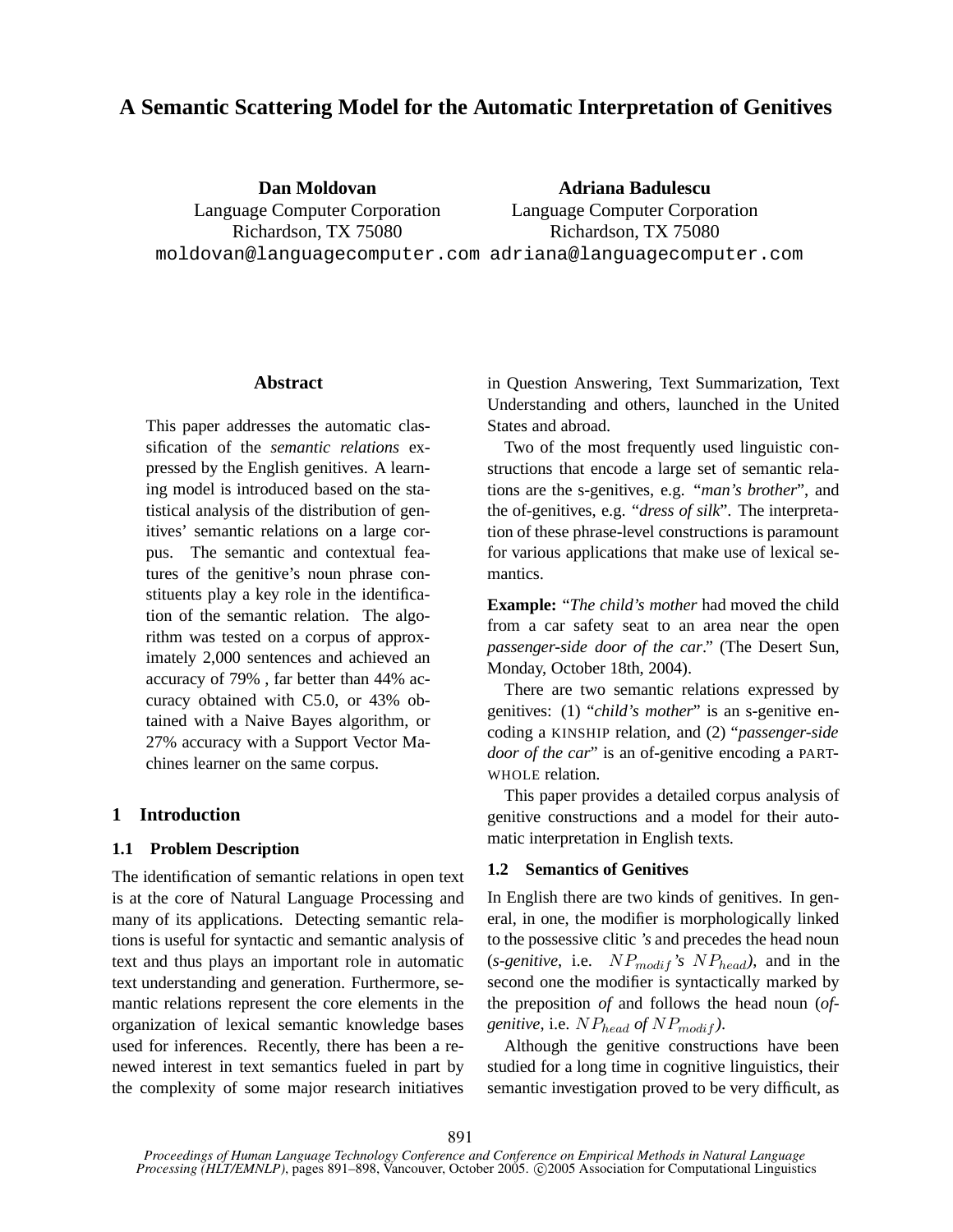the meanings of the two constructions are difficult to pin down. There are many factors that contribute to the genitives' semantic behavior, such as the type of the genitive, the semantics of the constituent nouns, the surrounding context, and others.

A characteristic of genitives is that they are very productive, as the construction can be given various semantic interpretations. However, in some situations, the number of interpretations can be reduced by employing world knowledge. Consider the examples, *"Mary's book"* and *"Shakespeare's book"*. *"Mary's book"* can mean the book Mary owns, the book Mary wrote, the book Mary is reading, or the book Mary is very fond of. Each of these interpretations is possible in the right context. In *"Shakespeare's book"*, however, the preferred interpretation, provided by a world knowledge dictionary, is the book written by Shakespeare.

### **1.3 Previous Work**

There has been much interest recently on the discovery of semantic relations from open-text using symbolic and statistical techniques. This includes the seminal paper of (Gildea and Jurafsky, 2002), Senseval 3 and coNLL competitions on automatic labeling of semantic roles detection of noun compound semantics (Lapata, 2000), (Rosario and Hearst, 2001) and many others. However, not much work has been done to automatically interpret the genitive constructions.

In 1999, Berland and Charniak (Berland and Charniak, 1999) applied statistical methods on a very large corpus to find PART-WHOLE relations. Following Hearst's method for the automatic acquisition of hypernymy relations (Hearst, 1998), they used the genitive construction to detect PART-WHOLE relations based on a list of six seeds representing *whole* objects, (i.e. *book, building, car, hospital, plant, and school*). Their system's output was an ordered list of possible *parts* according to some statistical metrics (Dunning's log-likelihood metric and Johnson's significant-difference metric). They presented the results for two specific patterns (*"NN's NN"* and *"NN of DT NN"*). The accuracy obtained for the first 50 parts was 55% and for the first 20 parts was 70%.

In 2003, Girju, Badulescu, and Moldovan (Girju, Badulescu, and Moldovan, 2003) detected the PART- WHOLE relations for some of the most frequent patterns (including the genitives) using the Iterative Semantic Specialization, a learning model that searches for constraints in the WordNet noun hierarchies. They obtained an f-measure of 93.62% for sgenitives and 91.12% for of-genitives for the PART-WHOLE relation.

Given the importance of the semantic relations encoded by the genitive, the disambiguation of these relations has long been studied in cognitive linguistics (Nikiforidou, 1991), (Barker, 1995), (Taylor, 1996), (Vikner and Jensen, 1999), (Stefanowitsch, 2001), and others.

#### **2 Genitives' Corpus Analysis**

#### **2.1 The Data**

In order to provide a general model of the genitives, we analyzed the syntactic and semantic behavior of both constructions on a large corpus of examples selected randomly from an open domain text collection, LA Times articles from TREC-9. This analysis is justified by our desire to answer the following questions: "*What are the semantic relations encoded by the genitives?*" and "*What is their distribution on a large corpus?*"

A set of 20,000 sentences were randomly selected from the LA Times collection. In these 20,000 sentences, there were 3,255 genitive instances (2,249 of-constructions and 1,006 s-constructions). From these, 80% were used for training and 20% for testing.

Each genitive instance was tagged with the corresponding semantic relations by two annotators, based on a list of 35 most frequently used semantic relations proposed by (Moldovan et al., 2004) and shown in Table 1. The genitives' noun components were manually disambiguated with the corresponding WordNet 2.0 senses or the named entities if they are not in WordNet (e.g. names of persons, names of locations, etc).

#### **2.2 Inter-annotator Agreement**

The annotators, two graduate students in Computational Semantics, were given the genitives and the sentences in which they occurred. Whenever the annotators found an example encoding a semantic relation other than those provided, they had to tag it as "OTHER". Besides the type of relation, the an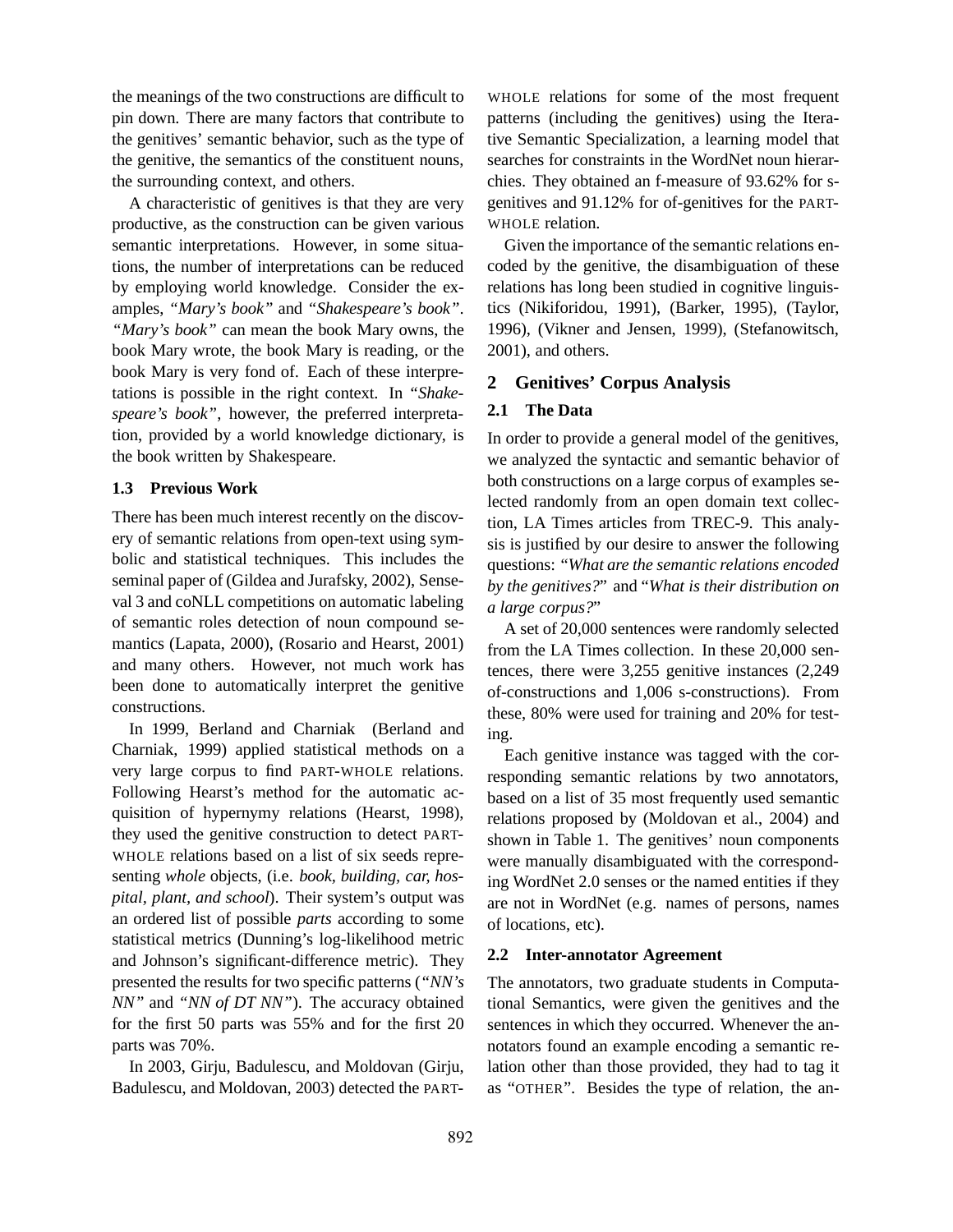notators were asked to provide the correct WordNet 2.0 senses of the two nouns and information about the *order* of the modifier and the head nouns in the genitive construction. For example, although in ofconstructions the head is followed by the modifier most of the time, this is not always true. For instance, in "*owner of car*[POSSESSION]" the head *owner* is followed by the modifier *car*, while in "*John's car*[POSSESSION/R]" the order is reversed. Approximately one third of the training examples had the nouns in reverse order.

Most of the time, one genitive instance was tagged with one semantic relation, but there were also situations in which an example could belong to more than one relation in the same context. For example, the genitive "*city of USA*" was tagged as a PART-WHOLE relation and as a LOCATION relation. There were 21 such cases in the training corpus.

The judges' agreement was measured using the Kappa statistics (Siegel and Castelan, 1988), one of the most frequently used measure of interannotator agreement for classification tasks:  $K =$  $Pr(A)-Pr(E)$  $\frac{(A)-P(r(E))}{1-P(r(E))}$ , where  $Pr(A)$  is the proportion of times the raters agree and  $Pr(E)$  is the probability of agreement by chance.

The K coefficient is 1 if there is a total agreement among the annotators, and 0 if there is no agreement other than that expected to occur by chance.

On average, the K coefficient is close to 0.82 for both of and s-genitives, showing a good level of agreement for the training and testing data on the set of 35 relations, taking into consideration the task difficulty. This can be explained by the instructions the annotators received prior to annotation and by their expertise in lexical semantics.

#### **2.3 Distribution of Semantic Relations**

Table 1 shows the distribution of the semantic relations in the annotated corpus.

In the case of of-genitives, there were 19 relations found from the total of 35 relations considered. The most frequently occurring relations were POSSES-SION, KINSHIP, PROPERTY, PART-WHOLE, LOCA-TION, SOURCE, THEME, and MEASURE.

There were other relations (107 for of-genitives) that do not belong to the predefined list of 35 relations, such as "*state of emergency*". These examples were clustered in different undefined subsets based

| No.             |                 | Freq.          | <b>Semantic Relations</b> | <b>Examples</b>              |
|-----------------|-----------------|----------------|---------------------------|------------------------------|
|                 | Of              | s              |                           |                              |
| 1               | 36              | 220            | <b>POSSESSION</b>         | "Mary's book"                |
| $\overline{2}$  | 25              | 61             | <b>KINSHIP</b>            | "Mary's brother"             |
| 3               | 109             | 75             | <b>PROPERTY</b>           | "John's coldness"            |
| $\overline{4}$  | 11              | 123            | <b>AGENT</b>              | "investigation of the crew"  |
| 5               | 5               | 109            | <b>TIME-EVENT</b>         | "last year's exhibition"     |
| 6               | 30              | 7              | DEPICTION-DEPICTED        | "a picture of my nice"       |
| 7               | 328             | 114            | PART-WHOLE                | 'the girl's mouth''          |
| 8               | $\overline{0}$  | $\Omega$       | HYPERNYMY (IS-A)          | "city of Dallas"             |
| 9               | $\overline{0}$  | $\overline{0}$ | <b>ENTAILMENT</b>         | N/A                          |
| 10              | 10              | 3              | <b>CAUSE</b>              | "death of cancer"            |
| 11              | $\overline{11}$ | 62             | <b>MAKE/PRODUCE</b>       | 'maker of computer''         |
| 12              | $\overline{0}$  | $\Omega$       | <b>INSTRUMENT</b>         | N/A                          |
| 13              | 32              | 46             | <b>LOCATION/SPACE</b>     | "university of Texas"        |
| $\overline{14}$ | $\Omega$        | $\Omega$       | PURPOSE.                  | N/A                          |
| 15              | 56              | 33             | SOURCE/FROM               | "president of Bolivia"       |
| 16              | 70              | 5              | <b>TOPIC</b>              | 'museum of art"              |
| 17              | $\overline{0}$  | $\overline{0}$ | <b>MANNER</b>             | N/A                          |
| 18              | $\overline{0}$  | $\overline{0}$ | <b>MEANS</b>              | "service of bus"             |
| 19              | 10              | 4              | <b>ACCOMPANIMENT</b>      | "solution of the problem"    |
| 20              | 1               | $\overline{2}$ | <b>EXPERIENCER</b>        | "victim of lung disease"     |
| 21              | 49              | 41             | <b>RECIPIENT</b>          | "Josephine's reward"         |
| 22              | $\overline{0}$  | $\overline{0}$ | <b>FREQUENCY</b>          | N/A                          |
| 23              | $\Omega$        | $\overline{0}$ | <b>INFLUENCE</b>          | N/A                          |
| 24              | 5               | $\overline{c}$ | <b>ASSOCIATED WITH</b>    | "contractors of shipyard"    |
| 25              | 115             | T              | <b>MEASURE</b>            | "hundred of dollars"         |
| 26              | $\Omega$        | $\Omega$       | SYNONYMY                  | N/A                          |
| 27              | $\overline{0}$  | $\overline{0}$ | <b>ANTONYMY</b>           | N/A                          |
| 28              | $\overline{0}$  | $\overline{0}$ | PROB. OF EXISTENCE        | N/A                          |
| 29              | $\overline{0}$  | $\overline{0}$ | <b>POSSIBILITY</b>        | N/A                          |
| 30              | $\overline{0}$  | $\overline{0}$ | <b>CERTAINTY</b>          | N/A                          |
| 31              | 120             | 50             | <b>THEME</b>              | "acquisition of the holding" |
| 32              | 8               | $\overline{c}$ | <b>RESULT</b>             | "result of the review"       |
| 33              | $\overline{0}$  | $\overline{0}$ | <b>STIMULUS</b>           | N/A                          |
| 34              | $\overline{0}$  | $\overline{0}$ | <b>EXTENT</b>             | N/A                          |
| 35              | $\overline{0}$  | $\Omega$       | <b>PREDICATE</b>          | N/A                          |
| 36              | 107             | 49             | <b>OTHER</b>              | "state of emergency"         |

Table 1: The distribution of the semantic relations in the annotated corpus of 20,000 sentences.

on their semantics. The largest subsets did not cover more than 3% of the OTHER set of examples. This observation shows that the set of 35 semantic relations from Table 1 is representative for genitives.

Table 1 also shows the semantic preferences of each genitive form. For example, POSSESSION, KINSHIP, and some kinds of PART-WHOLE relations are most of the time encoded by the s-genitive, while some specific PART-WHOLE relations, such as "*dress of silk*" and "*array of flowers*", cannot be encoded but only by the of-genitive. This simple analysis leads to the important conclusion that the two constructions must be treated separately as their semantic content is different. This observation is also consistent with other recent work in linguistics on the grammatical variation of the English genitives (Stefanowitsch, 2001).

#### **3 The Model**

### **3.1 Problem Formulation**

Given a genitive, the goal is to develop a procedure for the automatic labeling of the semantic relation it conveys. The semantic relation derives from the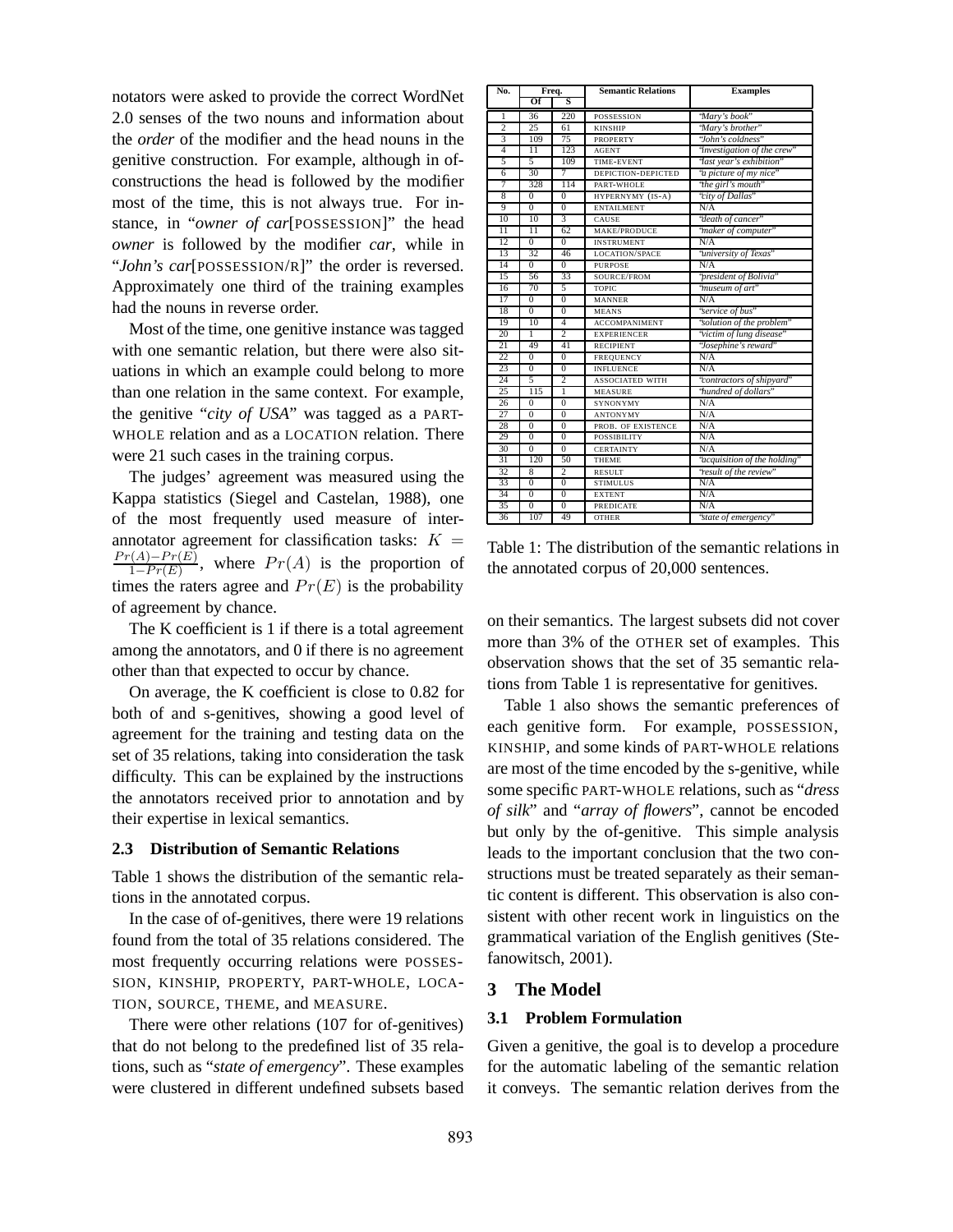semantics of the noun phrases participating in genitives as well as the surrounding context.

Semantic classification of syntactic patterns in general can be formulated as a learning problem. This is a multi-class classification problem since the output can be one of the semantic relations in the set. We cast this as a supervised learning problem where input/ output pairs are available as training data.

An important first step is to map the characteristics of each genitive construction into a feature vector. Let's define with  $x_i$  the feature vector of an instance  $i$  and let  $X$  be the space of all instances; i.e.  $x_i \in X$ . The multi-class classification is performed by a function that maps the feature space  $X$  into a semantic space S

 $F: X \to S$ , where S is the set of semantic relations from Table 1, i.e.  $r_k \in S$ .

Let  $T$  be the training set of examples or instances  $T = (\mathbf{x}_1 r_1, \mathbf{x}_2 r_2, ..., \mathbf{x}_n r_n) \subseteq (X \times S)^n$  where *n* is the number of examples x each accompanied by its semantic relation label  $r$ . The problem is to decide which semantic relation  $r$  to assign to a new, unseen example  $x_{n+1}$ . In order to classify a given set of examples (members of  $X$ ), one needs some kind of measure of the similarity (or the difference) between any two given members of X.

### **3.2 Feature Space**

An essential aspect of our approach below is the word sense disambiguation (WSD) of the noun. Using a state-of-the-art open-text WSD system with 70% accuracy for nouns (Novischi et al., 2004), each word is mapped into its corresponding WordNet 2.0 sense. The disambiguation process takes into account surrounding words, and it is through this process that *context* gets to play a role in labeling the genitives' semantics.

So far, we have identified and experimented with the following NP **features**:

1. **Semantic class of head noun** specifies the Word-Net sense (synset) of the head noun and implicitly points to all its hypernyms. It is extracted automatically via a word sense disambiguation module. The genitive semantics is influenced heavily by the meaning of the noun constituents. For example: "*child's mother*" is a KINSHIP relation where as "*child's toy*" is a POSSESSION relation.

2. **Semantic class of modifier noun** specifies the

WordNet synset of the modifier noun. The following examples show that the semantic of a genitive is also influenced by the semantic of the modifier noun; "*Mary's apartment*" is a POSSESSION relation, and "*apartment of New York*" is a LOCATION relation.

The positive and negative genitive examples of the training corpus are pairs of concepts of the format:

```
<modifier semclass#WNsense;
head semclass#WNsense; target>,
```
where target is a set of at least one of the 36 semantic relations. The modifier semclass and head semclass concepts are WordNet semantic classes tagged with their corresponding WordNet senses.

#### **3.3 Semantic Scattering Learning Model**

For every pair of  $\leq$  modifier - head $>$  noun genitives, let us define with  $f_i^m$  and  $f_j^h$  the WordNet 2.0 senses of the modifier and head respectively. For convemience we replace the tuple  $\langle f_i^m, f_j^h \rangle$  with  $f_{ij}$ . The Semantic Scattering Model is based on the following observations:

**Observation 1.**  $f_i^m$  and  $f_j^h$  can be regarded as nodes on some paths that link the senses of the most specific noun concepts with the top of the noun hierarchies.

**Observation 2.** The closer the pair of noun senses  $f_{ij}$  is to the bottom of noun hierarchies the fewer the semantic relations associated with it; the more general  $f_{ij}$  is the more semantic relations.

The probability of a semantic relation *r* given feature pair  $f_{ij}$ 

$$
P(r|f_{ij}) = \frac{n(r, f_{ij})}{n(f_{ij})},\tag{1}
$$

is defined as the ratio between the number of occurrences of a relation *r* in the presence of feature pair  $f_{ij}$  over the number of occurrences of feature pair  $f_{ij}$  in the corpus. The most probable relation  $\hat{r}$  is

$$
\hat{r} = argmax_{r \in R} P(r|f_{ij}) \tag{2}
$$

From the training corpus, one can measure the quantities  $n(r, f_{ij})$  and  $n(f_{ij})$ . Depending on the level of abstraction of  $f_{ij}$  two cases are possible:

*Case 1*. The feature pair  $f_{ij}$  is specific enough such that there is only one semantic relation  $r$  for which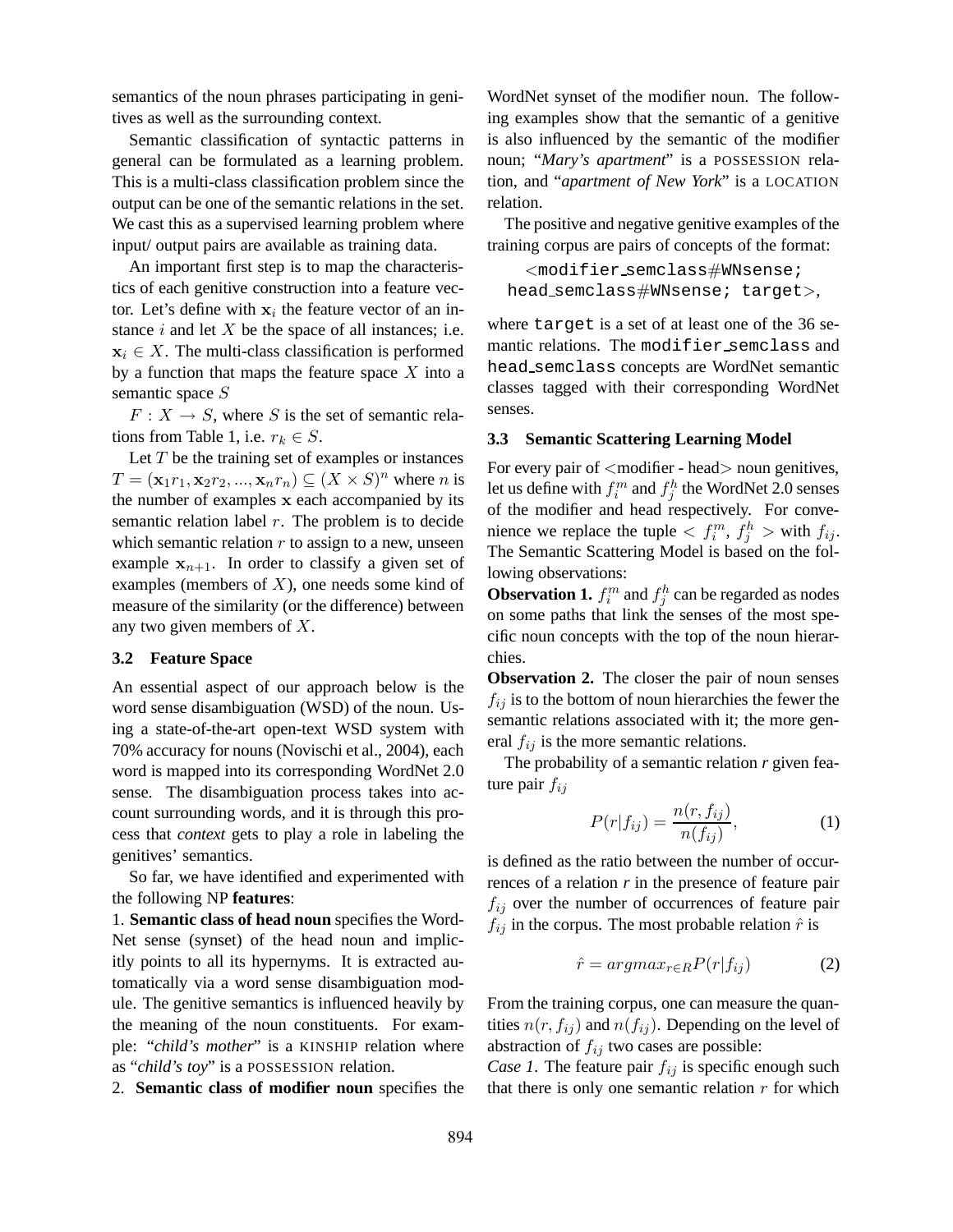$P(r|f_{ij}) = 1$  and 0 for all the other semantic relations.

*Case* 2. The feature pair  $f_{ij}$  is general enough such that there are at least two semantic relations for which  $P(r|f_{ii}) \neq 0$ . In this case equation (2) is used to find the most appropriate  $\hat{r}$ .

*Definition*. A boundary  $G^*$  in the WordNet noun hierarchies is a set of synset pairs such that :

*a)* for any feature pair on the boundary, denoted  $f_{ij}^{G^*} \in G^*$ ,  $f_{ij}^{G^*}$  maps uniquely into only one relation  $r$ , and

b) for any  $f_{ij}^u \succ f_{ij}^{G^*}$ ,  $f_{ij}^u$  maps into more than one relation  $r$ , and

*c*) for any  $f_{ij}^l \nightharpoonup f_{ij}^{G^*}$ ,  $f_{ij}^l$  maps uniquely into a semantic relation r. Here relations  $\succ$  and  $\prec$  mean "semantically more general" and "semantically more specific" respectively. This is illustrated in Figure 1.

**Observation 3.** We have noticed that there are more concept pairs under the boundary  $G^*$  than above, i.e.  $| \{f_{ij}^l\} | \gg | \{f_{ij}^u\} |.$ 



Figure 1: (a) Conceptual view of the noun hierarchies separated by the boundary  $G^*$ ; (b) Boundary  $G^*$  is found through an iterative process called "semantic scattering".

#### **3.4 Boundary Detection Algorithm**

An approximation to boundary  $G^*$  is found using the training set through an iterative process called *semantic scattering*. We start with the most general boundary corresponding to the nine noun WordNet hierarchies and then specialize it based on the training data until a good approximation is reached. *Step 1. Create an initial boundary*

The initial boundary denoted  $G<sup>1</sup>$  is formed from combinations of the nine WordNet hierarchies: *abstraction#6, act#2, entity#1, event#1, group#1, possession#2, phenomenon#1, psychological feature#1, state#4*. To each training example a corresponding feature  $f_{ij} = \langle f_i^m, f_j^h \rangle$ is first determined, after which is replaced with the most general corresponding feature consisting of top WordNet hierarchy concepts denoted with  $f_{ij}^1$ . For instance, to the example "*apartment of the woman*" it corresponds the general feature *entity#1 entity#1* and POSSESSION relation, to "*husband of the woman*" it corresponds *entity#1-entity#1* and KINSHIP relation, and to "*hand of the woman*" it corresponds *entity#1-entity#1* and PART-WHOLE relation. At this high level  $G^1$ , to each feature pair  $f_{ij}^1$ it corresponds a number of semantic relations. For each feature, one can determine the most probable relation using equation (2). For instance, to feature *entity#1-entity#1* there correspond 13 relations and the most probable one is the PART-WHOLE relation as indicated by Table 2.

## *Step 2. Specialize the boundary 2.1 Constructing a lower boundary*

This step consists of specializing the semantic classes of the ambiguous features. A feature  $f_{ij}^k$ on boundary  $G^k$  is ambiguous if it corresponds to more then one relation and its most relevant relation has a conditional probability less then 0.9. To eliminate non-important specializations, we specialize only the ambiguous classes that occurs in more than 1% of the training examples.

The specialization procedure consists of first identifying features  $f_{ij}^k$  to which correspond more than one semantic relation, then replace these features with their hyponyms synsets. Thus one feature breaks into several new specialized features. The net effect is that the semantic relations that were attached to  $f_{ij}^k$  will be "scattered" across the new specialized features. This process continues till each feature will have only one semantic relation attached. Each iteration creates a new boundary, as shown in Figure 1. Table 3 shows statistics of semantic features  $f_{ij}^k$  for each level of specialization  $G<sup>k</sup>$ . Note the average number of relations per feature decreasing asymptotically to 1 as  $k$  increases.

*2.2 Testing the new boundary*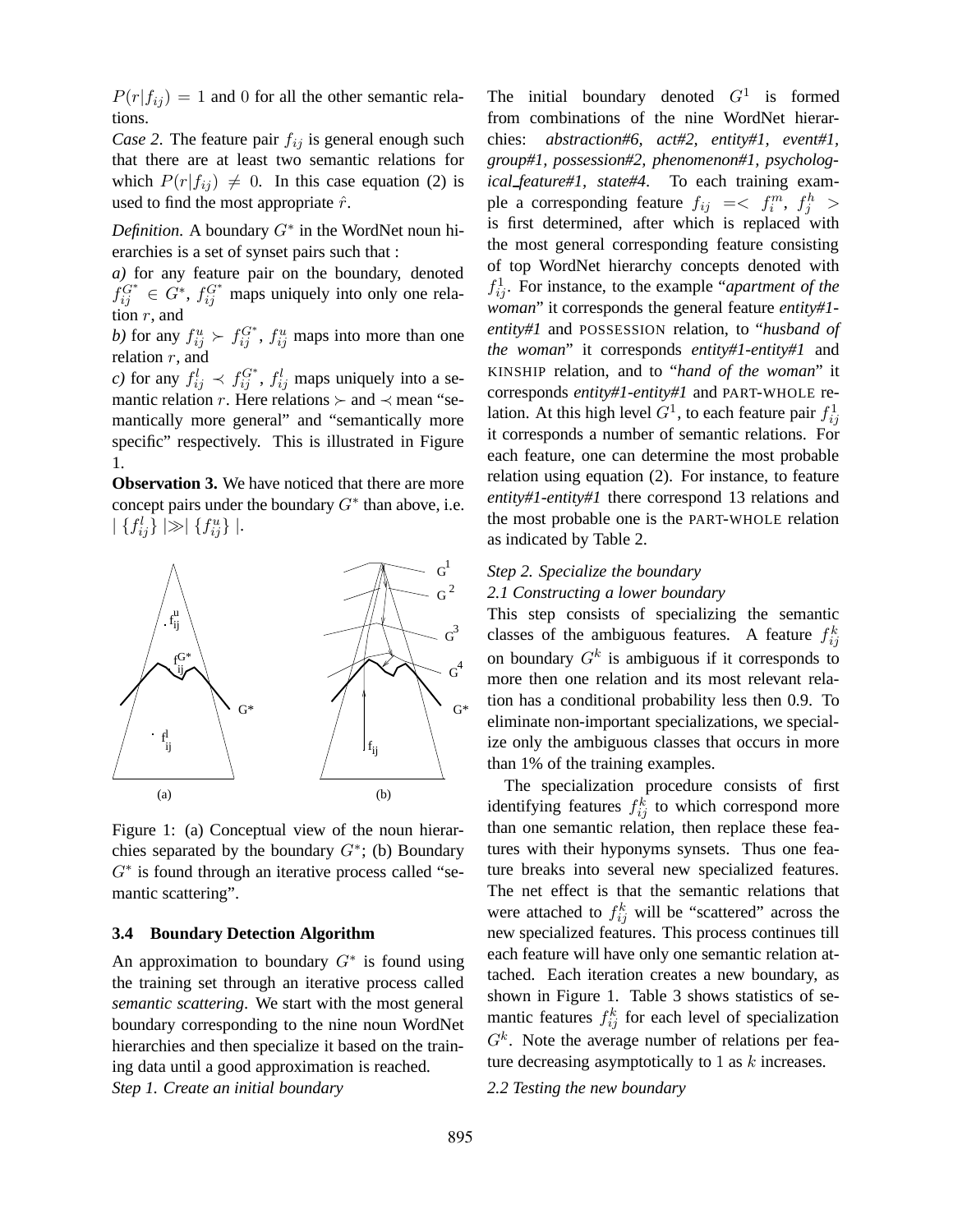|                                                              |       |              |       |       |       |       |               |       | 10    | 10    | --    | -     | --    | Other. |
|--------------------------------------------------------------|-------|--------------|-------|-------|-------|-------|---------------|-------|-------|-------|-------|-------|-------|--------|
| $\mathbf{D}$<br>$e_{n}$<br>tıtu<br>$\lq$ lentity<br>-<br>- 7 | 0.048 | 120<br>0.120 | 0.006 | 0.032 | 0.430 | 0.016 | 0.25<br>0.032 | 0.285 | 0.012 | 0.004 | 0.010 | 0.001 | 0.001 |        |

Table 2: Sample row from the conditional probability table where the feature pair is *entity-entity*. The numbers in the top row identify the semantic relations (as in Table 1).

|                                              | <b>Of-genitives</b> |                 |                 | S-genitives |                |                 |  |
|----------------------------------------------|---------------------|-----------------|-----------------|-------------|----------------|-----------------|--|
| <b>Boundary</b>                              | $\mathbf{G}^1$      | $\mathsf{G}^2$  | $\mathbf{G}^3$  | $G^{\perp}$ | $\mathbf{G}^2$ | $\mathbf{G}^3$  |  |
| Number of modifier<br>features               | Q                   | 31              | $\overline{74}$ |             | 37             | 91              |  |
| Number head<br>features                      |                     | 34              | 66              | 9           | 24             | 36              |  |
| No. of feature pairs                         | 63 out of 81        | 216 out of 1054 | 314 out of 4884 | 41 of 81    | 157 out of 888 | 247 out of 3276 |  |
| Number of features<br>with only one relation | 26                  | 153             | 281             | 14          | 99             | 200             |  |
| Average number of<br>relations per feature   |                     | .46             | 1.14            | 3.59        | 1.78           | .36             |  |

Table 3: Statistics for the semantic class features by level of specialization.

The new boundary is more specific then the previous boundary and it is closer to the ideal boundary. However, we do not know how well it behaves on unseen examples and we are looking for a boundary that classifies with a high accuracy the unseen examples. We test the boundary on unseen examples. For that we used 10% of the annotated examples (different from the 10% of the examples used for testing) and compute the accuracy (f-measure) of the new boundary on them.

If the accuracy is larger than the previous boundary's accuracy, we are converging toward the best approximation of the boundary and thus we should repeat Step 2 for the new boundary.

If the accuracy is lower than the previous boundary's accuracy, the new boundary is too specific and the previous boundary is a better approximation of the ideal boundary.

For the automatic detection of the semantic relations encoded by genitives, the boundary constructed by the Semantic Scattering model is more apppropriate than a "tree cut", like the ones used for verb disambiguation (McCarthy, 1997) (Li and Abe, 1998) and constructed using the Minimum Description Length model (Rissanen, 1978). The developement of a "tree cut" model for the detection of the semantic relations encoded by genitives involves the construction of a different "tree cut" for each head noun and threfore the usage of these cuts is restricted to those head nouns. On the other hand, Semantic Scattering constructs only one boundary that, unlike

the "tree cut" model, is general enough to classify any genitive construction, including the ones with constituents unseen during training.

## **4 Semantic Relations Classification Algorithm**

The ideal boundary  $G^*$  is used for classifying the semantic relations encoded by genitives. The algorithm consists of:

*Step 1. Process the sentence*. Perform Word Sense Disambiguation and syntactic parsing of the sentence containing the genitive.

*Step 2. Identify the head and modifier noun concepts*.

*Step 3. Identify the feature pair*. Using the results from WSD and WordNet noun hierarchies, map the head and modifier concepts into the corresponding classes from the boundary and identify a feature pair  $f_{ij}$  that has the closest euclidean distance to the two classes.

*Step 4. Find the semantic relation*. Using the feature  $f_{ij}$ , determine the semantic relation that corresponds to that feature on the boundary. If there is no such relation, mark it as OTHER.

### **5 Results**

For testing, we considered 20% of the annotated examples. We used half of the examples for detecting the boundary  $G^*$  and half for testing the system.

### G<sup>∗</sup> **Boundary Detection**

The algorithm ran iteratively performing boundary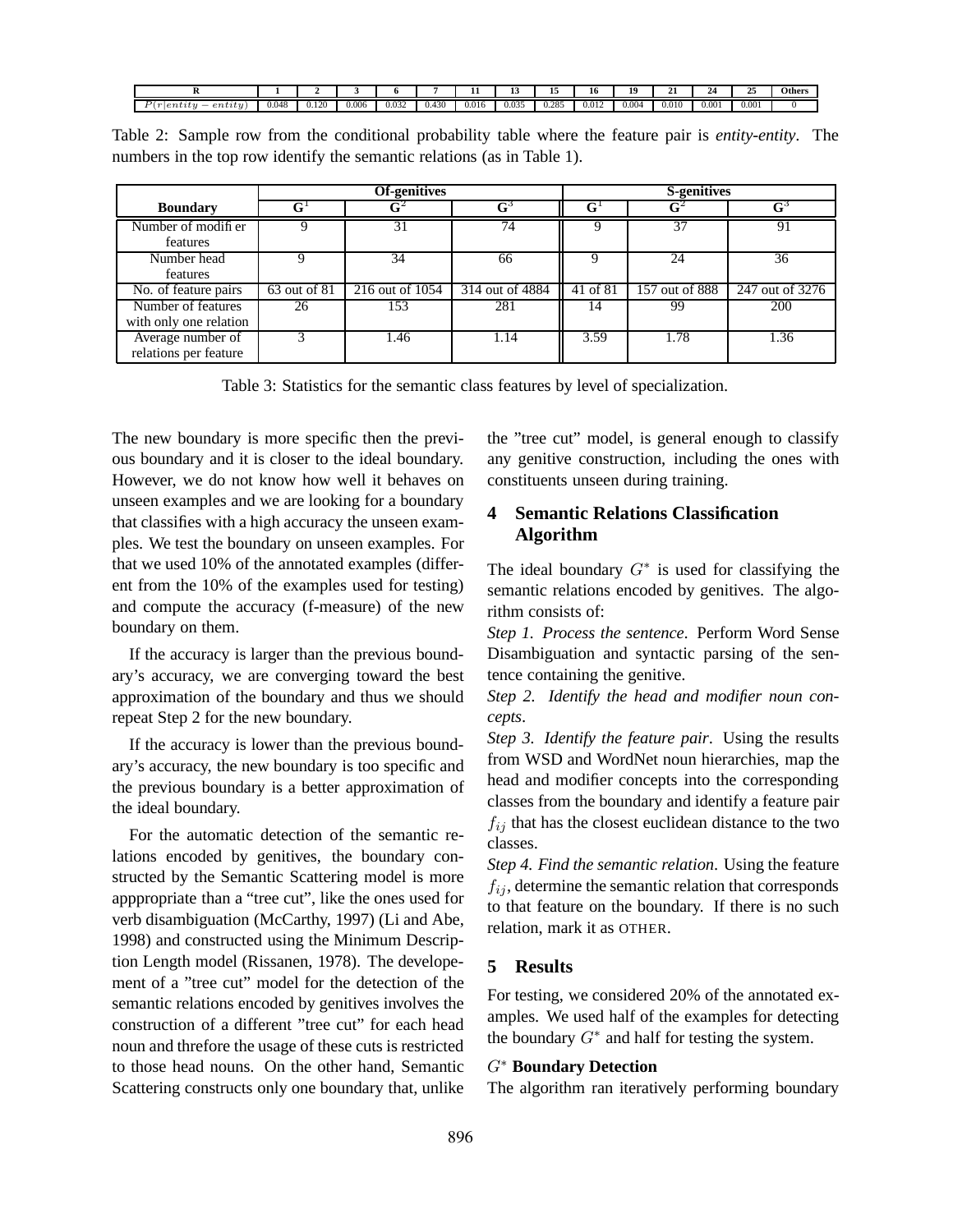|                                            | <b>Of-genitives</b> |                  |                | S-genitives      |                  |                |  |
|--------------------------------------------|---------------------|------------------|----------------|------------------|------------------|----------------|--|
| <b>Results</b>                             | <b>Baseline1</b>    | <b>Baseline2</b> | <b>Results</b> | <b>Baseline1</b> | <b>Baseline2</b> | <b>Results</b> |  |
| Number of correctly<br>retrieved relations | 49                  | 59               | 81             | 15               | 27               | 71             |  |
| Number of relations<br>retrieved           | 73                  | 75               | 99             | 63               | 66               | 85             |  |
| Number of correct<br>relations             | 104                 | 104              | 104            | 96               | 96               | 96             |  |
| Precision                                  | 67.12%              | 76.62%           | 81.82%         | 23.81%           | 40.91%           | 83.53%         |  |
| Recall                                     | 47.12%              | 56.73%           | 77.88%         | 15.63%           | 28.13%           | 73.96%         |  |
| F-measure                                  | 55.37%              | 65.92%           | 79.80%         | 18.87%           | 33.34%           | 78.45%         |  |

Table 4: Overall results for the semantic interpretation of genitives

specializations on the WordNet IS-A noun hierarchies in order to eliminate the ambiguities of the training examples. Boundary  $G<sup>1</sup>$  corresponds to the semantic classes of the nine WordNet noun hierarchies and boundaries  $G^2$  and  $G^3$  to their subsequent immediate hyponyms. For both s-genitives and of-genitives, boundary  $G<sup>2</sup>$  was more accurate then boundary  $G^1$  and therefore we repeated Step 2. However, boundary  $G<sup>3</sup>$  was less accurate then boundary  $G^2$  and thus boundary  $G^2$  is the best approximation of the ideal boundary.

#### **Semantic Relations Classification**

Table 4 shows the results obtained when classifying the 36 relations (the 36th relation being OTHER) for of-genitives and s-genitives. The results are presented for the Semantic Scattering system that uses  $G<sup>2</sup>$  as the best approximation of the  $G<sup>*</sup>$  together with two baselines. *Baseline1* system obtained the results without any word sense disambiguation (WSD) feature, i.e. using only the default sense number 1 for the concept pairs, and without any specialization. *Baseline2* system applied two iterations of the boundary detection algorithm but without any word sense disambiguation.

Overall, the Semantic Scattering System achieves an 81.82% precision and 77.88% recall for ofgenitives and an 83.53% precision and 73.96% recall for s-genitives.

Both the WSD and the specialization are important for our system as indicated by the Baseline systems performance. The impact of specialization on the f-measure (Baseline2 minus Baseline1) is 10.55% for of-genitives and 14.47% for s-genitives, while the impact of WSD (final result minus Baseline2) is 14% for of-genitives and 45.11% for sgenitives.

#### **Error Analysis**

An important way of improving the performance of a system is to perform a detailed error analysis of the results. We have analyzed the various error sources encountered in our experiments and summarized the results in Table 5.

| <b>Error Type</b>              | Of-genitives | <b>S-genitives</b> |
|--------------------------------|--------------|--------------------|
|                                | %Error       | %Error             |
| Missing feature                | 28.57        | 29.17              |
| General semantic classes       | 28.57        | 20.83              |
| <b>WSD System</b>              | 19.05        | 29.17              |
| Reversed order of constituents | 14.29        | 12.5               |
| Named Entity Recognizer        | 4.76         | 8.33               |
| <b>Missing WordNet sense</b>   | 4.76         |                    |

Table 5: The error types encountered on the testing corpus.

### **6 Comparison with other Models**

To evaluate our model, we have conducted experiments with other frequently used machine learning models, on the same dataset, using the same features. Table 6 shows a comparison between the results obtained with the Semantic Scattering algorithm and the decision trees (C5.0, http://www.rulequest.com/see5-info.html), the naive Bayes model (jBNC, Bayesian Network Classifier Toolbox, http://jbnc.sourceforge.net), and Support Vector Machine (libSVM, Chih-Chung Chang and Chih-Jen Lin. 2004. LIB-SVM: a Library for Support Vector Machines, http://www.csie.ntu.edu.tw/ cjlin/papers/libsvm.pdf). The reason for the superior performance of Semantic Scattering is because the classification of genitives is feature poor relying only on the semantics of the noun components, and the other